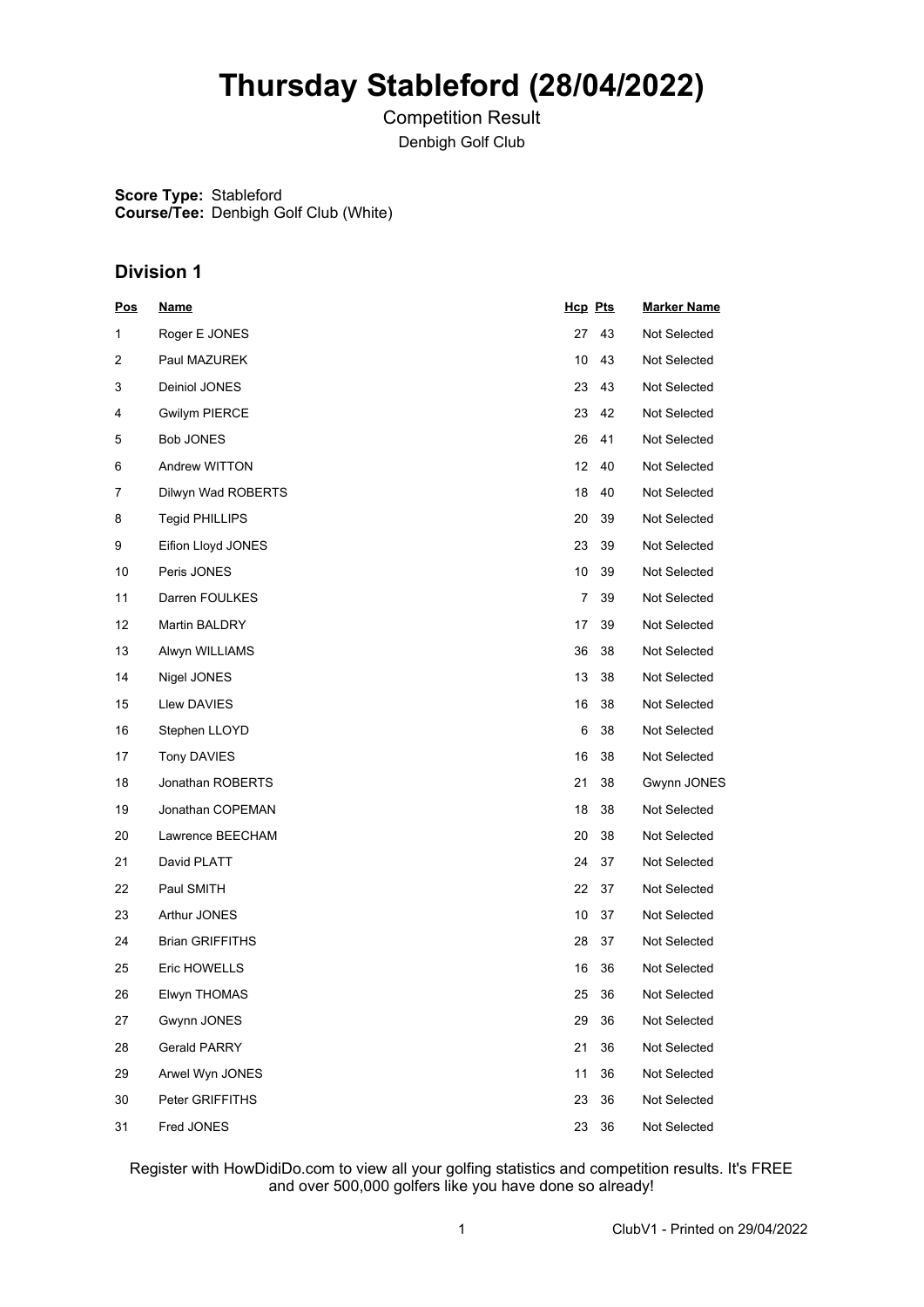#### **Score Type: Course/Tee:** Stableford Denbigh Golf Club (White)

## **Division 1**

| <u>Pos</u> | <u>Name</u>            | <u>Hcp</u> Pts |    | <b>Marker Name</b> |
|------------|------------------------|----------------|----|--------------------|
| 32         | Alwyn R WILLIAMS       | 18             | 36 | Not Selected       |
| 33         | Steven M JONES         | 33             | 35 | Not Selected       |
| 34         | Tony FLETCHER          | 26             | 35 | Not Selected       |
| 35         | Jason BEECHAM          | 8              | 35 | Not Selected       |
| 36         | Rob RICHARDS           | 24             | 35 | Not Selected       |
| 37         | Mike THOMAS            | 18             | 34 | Not Selected       |
| 38         | Emyr OWEN              | 24             | 34 | Not Selected       |
| 39         | Trefor O JONES         | 15             | 34 | Not Selected       |
| 40         | Alan BROOKE            | 17             | 34 | Not Selected       |
| 41         | Gary OWEN              | 18             | 33 | Not Selected       |
| 42         | <b>Huw PARRY</b>       | 4              | 33 | Not Selected       |
| 43         | <b>Stewart CLARKE</b>  | 13             | 33 | Not Selected       |
| 44         | Robert DAVIES          | 20             | 33 | Not Selected       |
| 45         | <b>Leonard PADMORE</b> | 20             | 33 | Not Selected       |
| 46         | Glyn JONES             | 29             | 33 | Not Selected       |
| 47         | Gareth JONES           | 28             | 32 | Not Selected       |
| 48         | D Paul JONES           | 15             | 32 | Not Selected       |
| 49         | Matthew LEWIS-WILLIAMS | 10             | 32 | Not Selected       |
| 50         | <b>Richard SNELSON</b> | 29             | 32 | Not Selected       |
| 51         | Nigel MORRIS           | 14             | 32 | Not Selected       |
| 52         | John Arwel JONES       | 33             | 31 | Not Selected       |
| 53         | Kimi EVANS             | 13             | 31 | Not Selected       |
| 54         | Gary DAVIES            | 9              | 31 | Not Selected       |
| 55         | D Paul ROBERTS         | 11             | 31 | Not Selected       |
| 56         | Michael ROBINSON       | 26             | 30 | Not Selected       |
| 57         | Tom WILCOX-JONES       | 27             | 30 | Not Selected       |
| 58         | Peter WHARTON          | 23             | 30 | Not Selected       |
| 59         | R Gareth WILLIAMS      | 16             | 30 | Not Selected       |
| 60         | Ken 1777 JONES         | 20             | 30 | Not Selected       |
| 61         | <b>Brian McBRIDE</b>   | 12             | 30 | Not Selected       |
| 62         | Kyle MORRIS            | 18             | 29 | Not Selected       |
| 63         | Emlyn PIERCE           | 24             | 29 | Not Selected       |
| 64         | Gwilym WILLIAMS        | 19             | 29 | Not Selected       |
| 65         | Derry MORRIS           | 16             | 29 | Not Selected       |
| 66         | James ROBERTS          | 9              | 28 | Not Selected       |

Register with HowDidiDo.com to view all your golfing statistics and competition results. It's FREE and over 500,000 golfers like you have done so already!